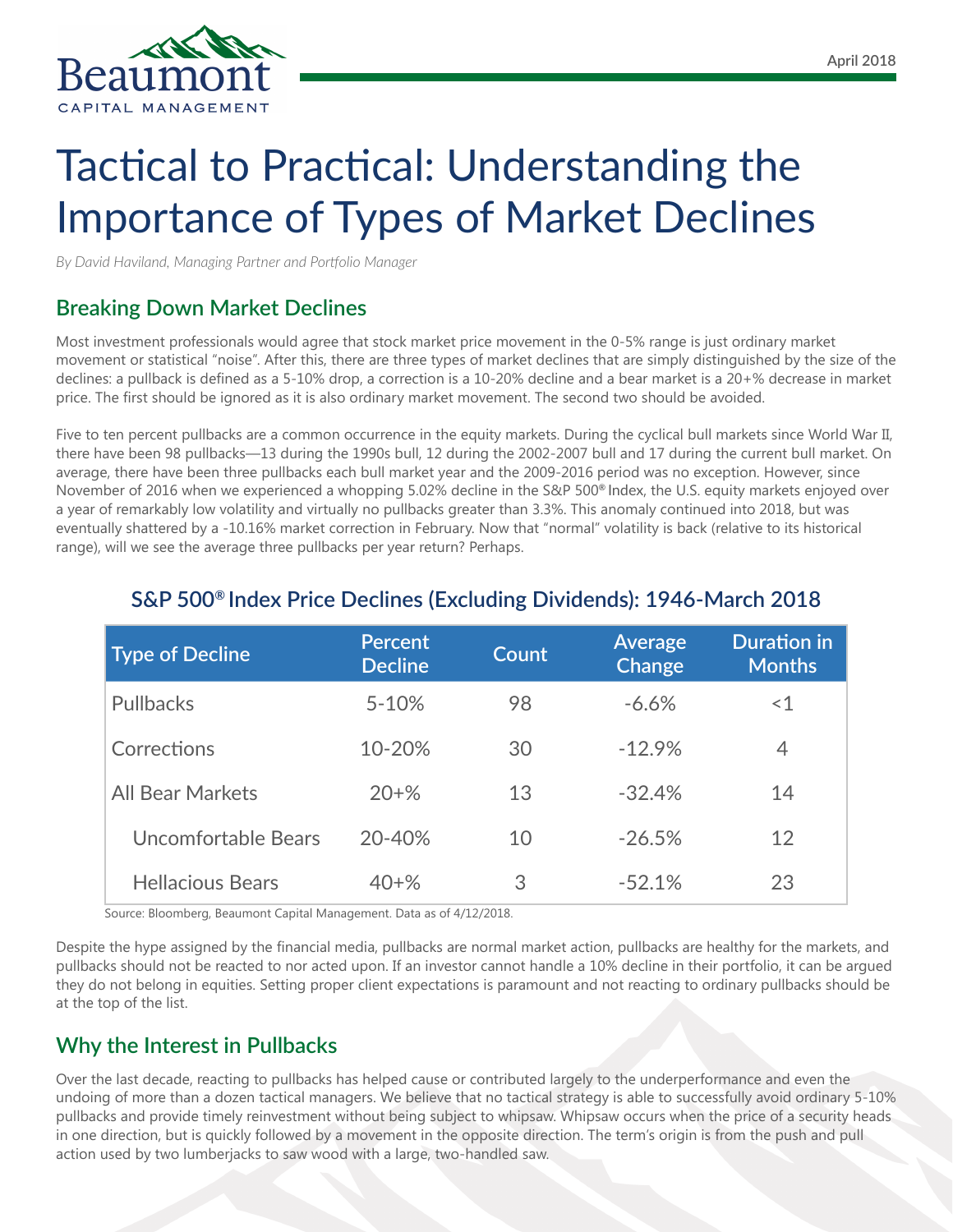

## **Pullbacks Tend to be Short with Steep Slopes**

The chart below illustrates an example of this. Let's say we are experiencing a pullback that will bottom at the historical average of -7%. The first 5% decline simply alerts the manager that the market is in a pullback. Then, the strategy only has between -5% to -7% of additional decline to react (sell) if the strategy is to "avoid" any of the pullback. If a manager successfully gets out of the market before the bottom, he then has less than 1-2% of the initial recovery to reinvest without incurring a loss.



Most pullbacks have lasted just a week or two, often merely within a few days. We think it is unrealistic that any strategy would be able to correctly sell and buy back in such narrow windows, and attempting to achieve this increases the likelihood of whipsaw. When whipsaw occurs, the manager locks in the loss and misses the rebound gain, which is often much greater than the loss. If the manager just stayed invested and never reacted to this, then the net gain is realized and all the trading costs have been eliminated. If you apply this scenario to a strategy that employs leverage, options or shorting, it only exacerbates the situation and can make the reaction windows even smaller. If the price action is less than 10%, the best course of action is to ignore the pullback whether in a single position or the market as a whole.

However, based on the historical data back to World War II, an interesting phenomenon occurs when we exceed a 10% pullback and delve into a correction. The average loss doubles and the average length almost quadruples. The realities of investment math begin to have a greater effect as the larger a loss a portfolio sustains, the harder the remaining capital has to work just to break even. Between a 10% and a 15% decline is the time to evaluate the situation and to look to sell the weakest positions in a portfolio, even if it means raising cash. Furthermore, when they are occurring, no one knows how far these types of corrections will go. As the "S&P 500 Price Declines" chart on page one shows, in addition to the 30 corrections, 13 additional declines led to full-fledged bear markets with even more devastating results. Very quickly we switch from ignore to implore…and a rules-based investment system can be engineered to provide this type of distinction and react only when necessary.

#### **Growth Strategies with Defensive Capabilities**

The lesson? Stock markets are cyclical and are subject to frequent moves of plus or minus 10%. Since pullbacks occur with frequency and consistency, tactical strategies that avoid reacting to pullbacks can have a distinct advantage. In fact, not reacting to common pullbacks in bull markets has proven to be the better course of action from a performance, turnover and expense standpoint since 1946. It is not the ordinary pullbacks that devastate a portfolio; it is the large losses found in corrections or bears that hinder long term success.